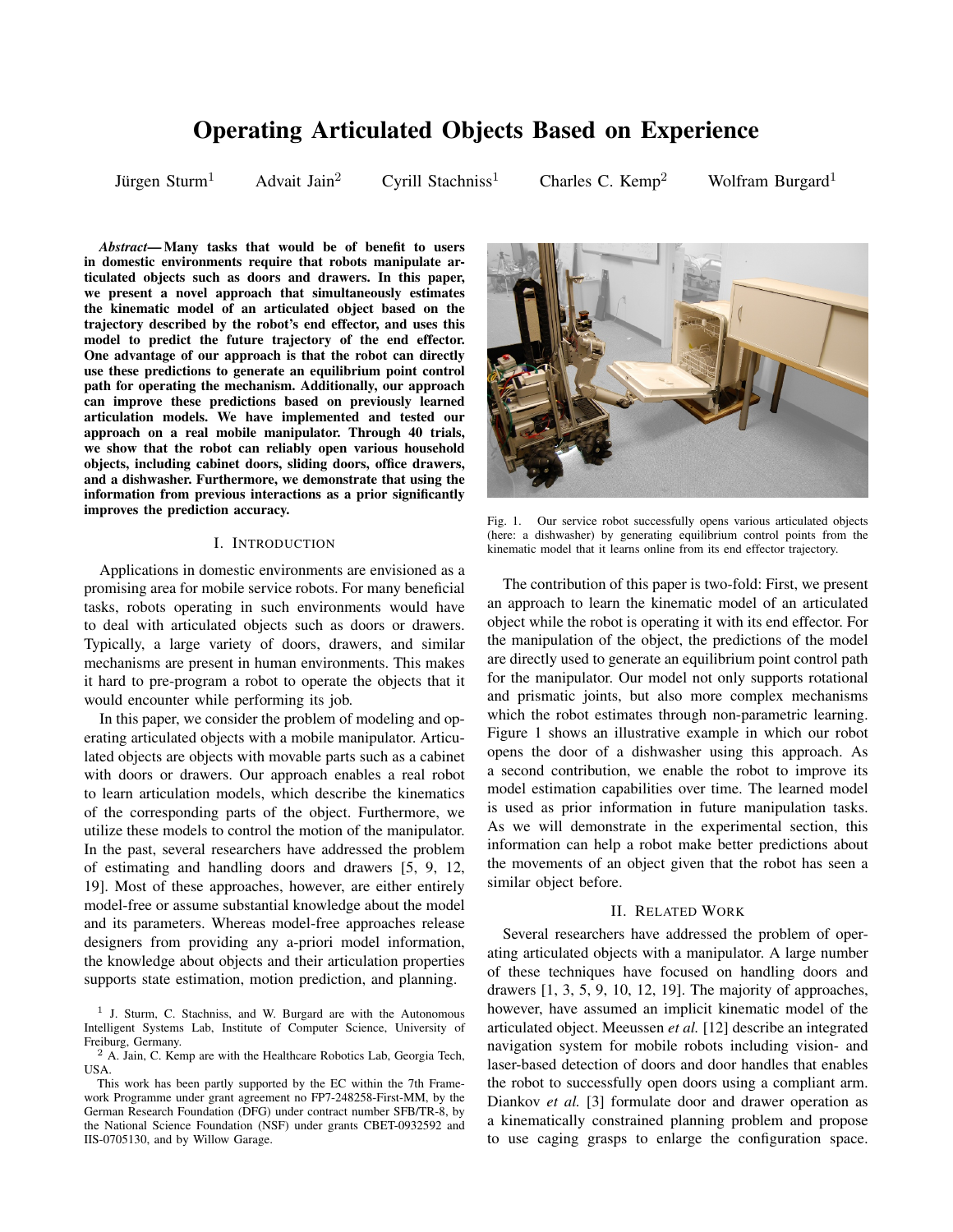Wieland *et al.* [19] combine force and visual feedback to reduce the interaction forces when opening kitchen cabinets and drawers. In contrast to our work, these approaches do not learn a kinematic model while manipulating an object and thus cannot re-use information learned during previous interactions. Moreover, as we show in our experiments, our method can successfully operate a variety of mechanisms, even when encountering them for the first time.

Estimating kinematic models and the kinematic structure from observation has been studied previously [7, 18, 22] without subsequently using the models for manipulation. Katz and Brock [8] have enabled a robot to first interact with a planar kinematic object on a table top in order to visually learn a kinematic model, and then manipulate the object using this model to achieve a goal state. In contrast, our approach learns from the 3D kinematic trajectory of the robot's end effector. It also simultaneously learns a model and manipulates the object to achieve its goal.

The articulated objects found within typical household settings tend to exhibit common kinematic structure. Consequently, learning models of articulated objects offers the possibility to increase the performance of a mobile manipulation system over time. Whenever a robot that learns models for articulated objects operates a previously unseen object, it needs to decide whether to merge the novel information into an existing model or to learn a new model from scratch. This can be formulated as a model selection problem [11]. The Bayesian Information Criterion (BIC) [16] has often been used in clustering applications. For example, Pelleg *et al.* use the BIC in the  $X$ -means algorithm [15] to efficiently estimate the right number of clusters for a set of data points in Euclidean space. In this paper, we use the BIC to estimate the number of models for the motion trajectories of articulated objects.

To actually operate an articulated object, we use equilibrium point control (EPC) [6] which is a form of impedance control inspired by the equilibrium point hypothesis. Using EPC, the motion of the robot's arm is commanded by adjusting the position of a Cartesian-space equilibrium point (CEP) that denotes where the robot's end effector would settle in the absence of externally applied forces other than gravity. Previous robotics research has looked at similar robotic control strategies in simulation [4], in free-space motions [20], legged locomotion [13], rhythmic manipulation from a fixed base [21], and in the design and control of compliant actuators [14, 2].

In previous work [6], we demonstrated how a robot can use equilibrium point control and low mechanical impedance to open cabinet doors, whose axes of rotation are parallel to gravity, and open cabinet drawers. We furthermore presented a technique [18] for learning kinematic models of objects where we assumed that a person manipulates the object and that the robot only observes these activities. In contrast to this, the approach presented here enables a robot to learn kinematic models, to predict the motion of the articulated object, and feed this information into the controller of the manipulator. To the best of our knowledge,



Fig. 2. Left: The mobile manipulator used in this work. Right: Examples of a human using his hand as a hook and corresponding orientations for the robot's hook end effector.

none of the previous approaches learns a kinematic model in 3D of the manipulated object and simultaneously uses the corresponding predictions in the controller. In addition, we show how a robot can exploit its own experience from previous manipulations to improve the prediction accuracy of the articulation models.

# III. OUR APPROACH TO OPERATING ARTICULATED OBJECTS USING PREVIOUS EXPERIENCE

The robot we use for this research is a statically stable mobile manipulator equipped with a hook as the end effector (see Fig. 2). Whereas the left image of Fig. 3 shows an overall block diagram for the complete system, the right image of Fig. 3 illustrates the idea with an example. The robot observes the pose of its end effector in Cartesian space, denoted by  $x \in \mathbb{R}^3$ . While operating the mechanism, the robot records the trajectory  $x_{1:t}$  over time as a sequence of poses. In Section III-A, we describe how we fit a model M to such a trajectory online. The robot then uses this model to predict the continuation of the trajectory including the Jacobian  $\hat{J}_t$  at the estimated current configuration of the mechanism. In Section III-B, we explain how we include prior information in the model fitting step and how a joint model is learned from previously observed trajectories. Finally, in Section III-C, we describe how our implementation of the equilibrium point control employs the prediction of the kinematics of the mechanism to generate a set of control points  $\mathbf{x}_{1:t}^{\text{CEP}}$ .

# *A. Learning Models of Articulated Objects*

Since we do not know what kind of kinematic mechanism exists between the handle and the cabinet, we fit several candidate models representing different kinds of links. This set includes a rotational model for doors M*rot*, a prismatic model for drawers M*prism*, a rigid model for non-articulated objects M*rigid*, and a more flexible model based on Gaussian processes M*LLE/GP* that can describe any other 1-DOF trajectory, for example 2-bar-links in garage doors.

For the moment, we consider a single trajectory obtained from a mechanism and denote this observed trajectory as  $\mathcal{D} = \mathbf{x}_{1:t}$ . Later, we will explain how the model fitting can be improved by additionally using data from previous trials for the estimation.

*1) Model Fitting:* For estimating the parameters of any of the above-mentioned models, we need to find a parameter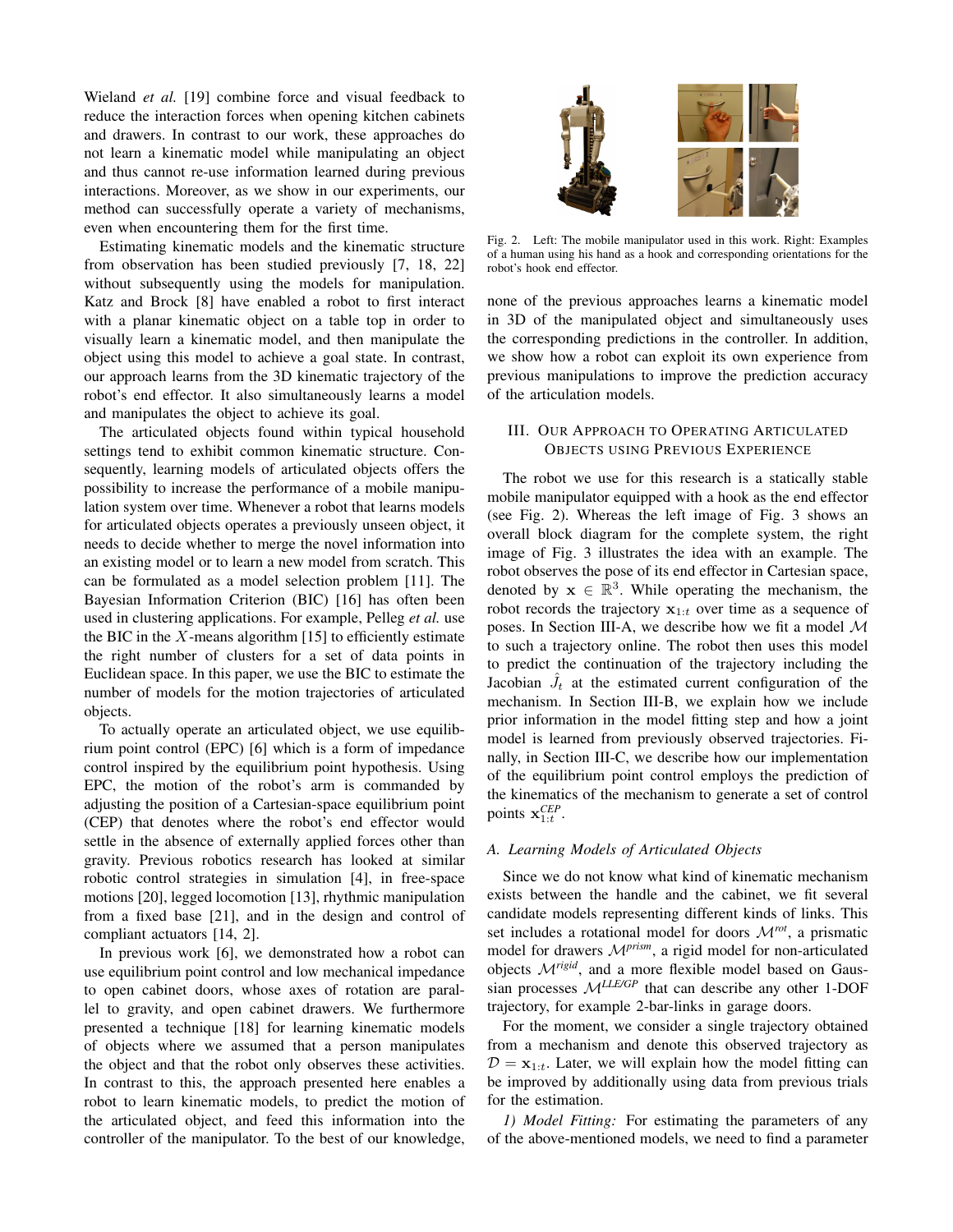

Fig. 3. Left: Overall control structure. The robot observes the trajectory  $x_{1:t}$  of its end effector. From that, it estimates the model  $M$ ,  $\theta$  and projects the current pose  $\hat{\mathbf{x}}_t$  onto the model, and estimates the Jacobian  $\hat{J}_t$  at this point. Using these estimates, it generates the next Cartesian equilibrium point  $\mathbf{x}_t^{CEP}$ . Right: Example trajectory illustrated for the right cabinet door (top view). The generated CEP trajectory smoothly pulls the door open, while keeping the hook robustly on the handle.

vector  $\theta \in \mathbb{R}^k$  that maximizes the data likelihood given this model, i.e.,

$$
\hat{\theta} = \underset{\theta}{\operatorname{argmax}} \, p(\mathcal{D} \mid \mathcal{M}, \theta) \tag{1}
$$

This estimation procedure (and the number of parameters  $k$ ) is different for each of the models. For example, the prismatic model is parametrized by a 3D line  $(k = 5)$ . We estimate one point on the line as the mean of the trajectory and the direction vector as the principal component using SVD. The rotational model is parametrized by the rotation center, the rotation axis, and the radius. We estimate the  $k = 7$ parameters of this model using two RANSAC steps: first, we recover the rotational plane, then we fit a circle on the inliers on the plane. For further details on the used models and their estimators, we refer the interested reader to our previous work by Sturm *et al.* [18]. All mechanisms that we consider here (except for the rigid link) have a latent variable  $q \in \mathbb{R}$ that describes the configuration of the mechanism. In the case of a door, for example, the variable  $q$  describes the opening angle.

*2) Model evaluation:* To evaluate how well a single pose observation x can be explained by a model, we have to evaluate

$$
p(\mathbf{x} \mid \mathcal{M}, \theta) = \int p(\mathbf{x} \mid q, \mathcal{M}, \theta) \ p(q \mid \mathcal{M}, \theta) \ dq. \tag{2}
$$

Under the assumption that no configuration state  $q$  is more likely than another one, this simplifies to

$$
p(\mathbf{x} \mid \mathcal{M}, \theta) = \int p(\mathbf{x} \mid q, \mathcal{M}, \theta) dq.
$$
 (3)

If we assume that  $p(x | q, M, \theta)$  is an uni-modal distribution, an approximation of the integral is to evaluate it only at the expected configuration  $\hat{q}$  given the observed pose x, i.e.,

$$
\hat{q} = \mathbb{E}_{\mathcal{M}, \theta}[\ q \mid \mathbf{x}]. \tag{4}
$$

For this configuration, we can compute the expected pose  $\hat{x}$ ,

$$
\hat{\mathbf{x}} = \mathbb{E}_{\mathcal{M}, \theta}[\mathbf{x} \mid \hat{q}]. \tag{5}
$$

If we now assume that the error between the observed pose x and the expected pose  $\hat{x}$  given the model M and its parameter  $\theta$  is normally distributed, the observation likelihood from Eq. 2 can be approximated as

$$
p(\mathbf{x} \mid \mathcal{M}, \theta) \propto \exp(-||\hat{\mathbf{x}} - \mathbf{x}||^2/\sigma^2).
$$
 (6)

Note that the expectations of Eq. 4 and Eq. 5 for the models in our candidate set have a closed form solution [18]. In the case of the prismatic model, for example, this corresponds to projecting the noisy observation x onto the line model; the difference  $||\hat{x} - x||$  then corresponds to the observation error that we assume to be normally distributed with  $||\hat{\mathbf{x}} - \mathbf{x}|| \sim \mathcal{N}(0, \sigma)$ . Given this, we can efficiently compute Eq. 6. Finally, the marginal data likelihood over the whole trajectory becomes

$$
p(\mathcal{D} \mid \mathcal{M}, \theta) = \prod_{\mathbf{x} \in \mathcal{D}} p(\mathbf{x} \mid \mathcal{M}, \theta).
$$
 (7)

*3) Model Selection:* For Bayesian model selection, we need to compare the posterior probability of the models given the data

$$
p(\mathcal{M}, \theta | \mathcal{D}) = \frac{p(\mathcal{D} | \mathcal{M}, \theta) p(\theta | \mathcal{M}) p(\mathcal{M})}{p(\mathcal{D})}.
$$
 (8)

While the direct evaluation of the posterior generally is difficult, it can be approximated efficiently based on the Bayesian Information Criterion (BIC). Let  $k$  be the number of parameters and *n* the number of observations  $(n = |\mathcal{D}|)$ . Then, the BIC is defined as

$$
\text{BIC}(\mathcal{M}) = -2\log p(\mathcal{D} \mid \mathcal{M}, \hat{\theta}) + k\log n,\tag{9}
$$

where  $\hat{\theta}$  is the maximum-likelihood (ML) parameter vector. Model selection now reduces to selecting the model that has the lowest BIC, i.e.,

$$
\hat{\mathcal{M}} = \underset{\mathcal{M}}{\operatorname{argmin}} \,\text{BIC}(\mathcal{M}).\tag{10}
$$

Given a partial trajectory  $x_{1:t}$  of the end effector, the robot continuously estimates the kinematic model of the articulated object. By deriving the expected pose  $\hat{\mathbf{x}}_t$  given in Eq. 5 w.r.t. the configuration of the object, the robot can compute the Jacobian from the model at its current configuration as

$$
\hat{J}_t = \frac{\partial \hat{\mathbf{x}}(\hat{q})}{\partial \hat{q}}.\tag{11}
$$

## *B. Using Prior Information to Improve Model Prediction*

Using the approach described above, a robot always starts from scratch when observing movements of a new articulated object. From a learning perspective, this may be seen as unsatisfactory since most articulated objects encountered in man-made environments belong to few different classes. For example, in a specific office or kitchen, many cabinet doors will tend to be the same size. Furthermore, in some countries the size of such furniture is standardized. Thus, a robot operating in such environments can significantly boost its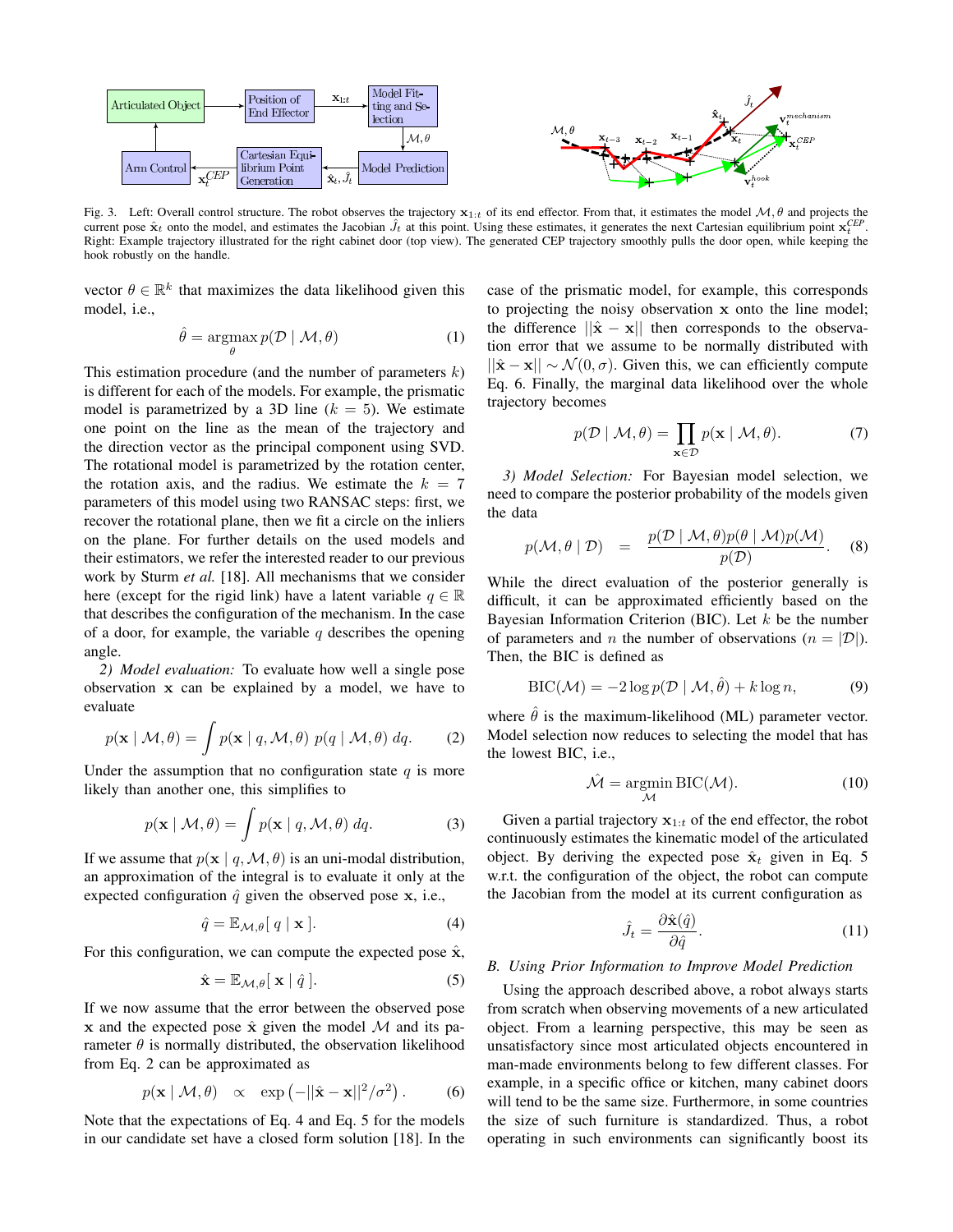

Fig. 4. Images showing the robot after it has operated the five mechanisms used in the experiments. The objects are (from left to right): a cabinet door that opens to the right, a cabinet door that opens to the left, a dishwasher, a drawer, and a sliding cabinet door.

performance by learning priors over the space of possible articulated object models.

TABLE I PERFORMANCE OF THE ROBOT ON THE 5 MECHANISMS.

Our key idea here is to identify a small set of representative models for the articulated objects and utilize this as prior information to increase the prediction accuracy when handling new objects.

To keep the notation simple, consider the case that the robot has interacted with two articulated objects. Their observed motion is given by two data trajectories  $\mathcal{D}_1$  and  $\mathcal{D}_2$ . The robot has to decide if both trajectories should be described by two distinct models  $\mathcal{M}_1$  and  $\mathcal{M}_2$  or by a joint model  $\mathcal{M}_{1+2}$ , each with corresponding maximum-likelihood parameter vectors. In the first case, this results in having  $n =$  $n_1 + n_2$  data points,  $k = k_1 + k_2$  parameters, and a marginal data likelihood of  $L = p(\mathcal{D}_1 \mid \mathcal{M}_1, \hat{\theta}_1)p(\mathcal{D}_2 \mid \mathcal{M}_2, \hat{\theta}_2)$ .

In the latter case both trajectories are explained by a single, joint model  $\mathcal{M}_{1+2}$  with a parameter vector  $\hat{\theta}_{1+2}$ , that is estimated from the joint data  $\mathcal{D}_1 \cup \mathcal{D}_2$  as described in Section III-A. This model also is learned from  $n = n_1 + n_2$ data points, using only a single set of parameters  $k' =$  $k_1 = k_2$ . The marginal data likelihood for this hypothesis is  $L' = p(\mathcal{D}_1, \mathcal{D}_2 | \mathcal{M}_{1+2}, \hat{\theta}_{1+2})$ . We can evaluate whether describing the data using a joint model instead of two separate models is beneficial by evaluating

$$
BIC(\mathcal{M}_1, \mathcal{M}_2) > BIC(\mathcal{M}_{1+2}) \tag{12}
$$

$$
-2\log L + k\log n \quad > \quad -2\log L' + k'\log n. \tag{13}
$$

If more than two trajectories are considered, one has to evaluate all possible assignments of these trajectories to models and select the assignment with the lowest BIC. However, this quickly becomes intractable. Thus, we use an approximation and consider the trajectories sequentially, in the order the robot observes them. We check whether merging the new trajectory with one of the existing models is more beneficial in terms of the BIC compared to adding a new model for that trajectory to the set of previously encountered models.

After having identified a set of models as prior information, we can exploit this knowledge for making better predictions when observing a so far unseen articulated object. Consider the situation in which a partial trajectory of a new object has been observed. To exploit the prior information, we proceed exactly as before. We compute and compare the BIC according to Eq. 12 treating the newly observed data points as a new model or merge them into one of the m

| Mechanism       | Angle/Distance                 | <b>Estimated Radius</b> | Max Inter-        | <b>Success</b> |
|-----------------|--------------------------------|-------------------------|-------------------|----------------|
|                 | Pulled                         | (True Radius)           | action forces     | Rate           |
| Right Door      | $96.5^{\circ} \pm 6.4^{\circ}$ | $0.38m + 0.01m$         | $20.4N \pm 3.0N$  | 7/8            |
|                 |                                | (0.39m)                 |                   |                |
| Left Door       | $90.5^{\circ}+7.6^{\circ}$     | $0.35m \pm 0.02m$       | $36.3N \pm 2.3N$  | 7/8            |
|                 |                                | (0.34m)                 |                   |                |
| Dishwasher      | $72.0^{\circ}+4.0^{\circ}$     | $0.66m \pm 0.03m$       | $22.5N \pm 10.4N$ | 7/8            |
|                 |                                | (0.65m)                 |                   |                |
| Drawer          | $0.44m \pm 0.00m$              |                         | $38.4N \pm 2.6N$  | 8/8            |
| Sliding Cabinet | $0.54m \pm 0.09m$              |                         | $26.4N \pm 7.5N$  | 8/8            |

previously identified models by

$$
BIC(\mathcal{M}_{new}, \mathcal{M}_1, \dots, \mathcal{M}_m) >
$$
  
argmin 
$$
BIC(\mathcal{M}_1, \dots, \mathcal{M}_{j+new}, \dots, \mathcal{M}_m).
$$
 (14)

If the newly observed data is merged with an existing model, the parameter vector is estimated from a much larger dataset ( $\mathcal{D}_j \cup \mathcal{D}_{new}$  instead of  $\mathcal{D}_{new}$ ) which leads to a better estimation. Note that this step is carried out after each observation of the new sequence. Thus, if the currently manipulated object ceases to be explained by the known models, the method instantaneously creates a new model. After successful object manipulation, this model serves as additional prior information for the future.

# *C. Equilibrium Point Control using Learned Articulation Models*

The equilibrium point controller uses these estimates to generate Cartesian equilibrium point (CEP) trajectories in a fixed world frame, attached to the initial location of the handle. At each time step  $t$ , the controller computes a new equilibrium point  $\mathbf{x}_t^{CEP}$  as

$$
\mathbf{x}_t^{CEP} = \mathbf{x}_{t-1}^{CEP} + \mathbf{v}_t^{mechanism} + \mathbf{v}_t^{hook}, \quad (15)
$$

where  $\mathbf{v}_t^{mechanism}$  is a vector intended to operate the mechanism, and  $v_t^{hook}$  is a vector intended to keep the hook from slipping off of the handle. This incremental update of x *CEP* is illustrated in Fig. 3.

The controller computes

$$
\mathbf{v}_t^{\text{mechanism}} = d^{\text{mechanism}} \frac{\hat{J}_t^w}{||\hat{J}_t^w||} \tag{16}
$$

as a vector of length  $d^{mechanism} = 0.01$ m along the estimated Jacobian of the mechanism. For  $\mathbf{v}_t^{hook}$ , we use a proportional contoller that tries to maintain a force of 5N between the hook and the handle in a direction perpendicular to  $\hat{J}_t^w$ . This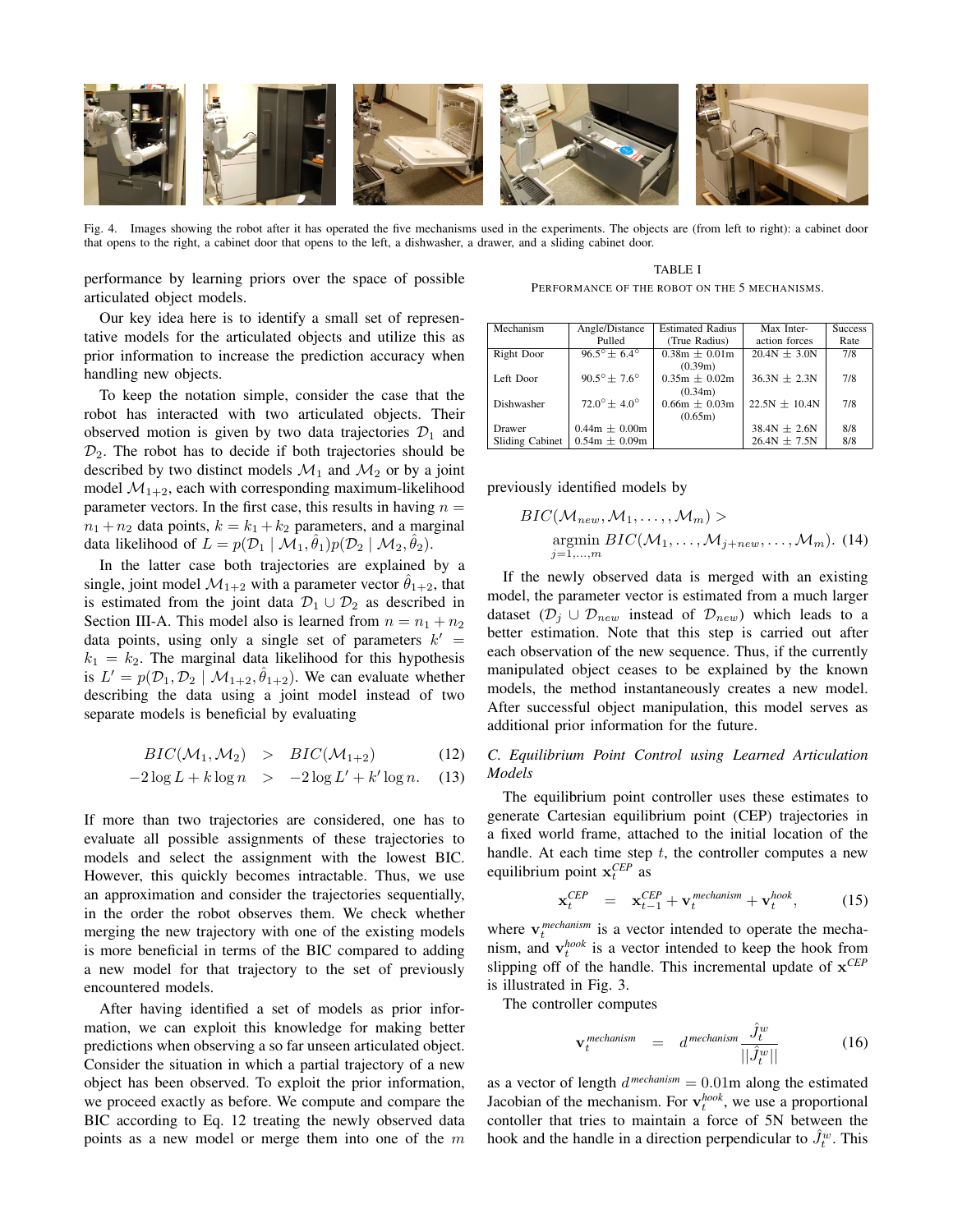controller uses the force measured by the wrist force-torque sensor of the robot.

We then transform x *CEP* from the world coordinate frame into the local coordinate frame of the robot using odometry from the mobile base. Finally, we use inverse kinematics to compute an equilibrium angle for each joint of the robot corresponding to the CEP in the local coordinate frame. The equilibrium angles are an input to the real-time arm controllers that implement virtual springs in the arm.

It is important to note that we control the arm to have low mechanical impedance and the CEP trajectory  $(\mathbf{x}_{1:t}^{CEP})$  will be different from the end effector trajectory  $(x_{1:t})$  unless there are no external forces other than gravity. We refer the reader to our previous work [6] for details about our implementation of equilibrium point control, including how it can be used to coordinate the motion of a mobile base and a compliant arm.

### IV. EXPERIMENTS

We evaluated the performance of our approach on five different mechanisms: a cabinet door that opens to the right, a cabinet door that opens to the left, a dishwasher, a drawer, and a sliding cabinet door. We performed 8 trials for each mechanism. The robot started approximately 1m from the location of the handle. We specified manually the grasp location by selecting a point in a 3D point cloud taken by the robot, an orientation for the hook end effector, and the initial pulling direction to the robot. The task for the robot was to navigate up to the mechanism and operate it, while learning the articulation model using the methods described in Section III-C and Section III-A. We deemed a trial to be successful if the robot navigated to the mechanism and opened it through an angle greater than 60° for rotary mechanisms or 0.3m for linear mechanisms.

### *A. Task Performance*

Fig. 4 shows the robot after it has pulled open each of the five mechanisms in one of the trials and Table I summarizes the performance of the robot. The robot successfully opened the 3 rotary mechanisms in 21 out of 24 trials and the 2 linear mechanisms in all 16 trials. Overall the robot was successful in 37 out of 40 trials (92.5%).

All three failures were due to the robot failing to hook onto the handle prior to operating the mechanism, most likely due to odometry errors and errors in the provided location of the handle. In our experiments, we did not observe that the model learning caused any errors. In principle, however, the hook could slip off the handle if a wrong model had been estimated.

#### *B. Evaluation of Model Fitting and Selection*

In our previous work, we used different estimators to find the model parameters. In [6], we used a gradient-descent minimizer with 3 degrees of freedom. This estimator was only suitable for planar motions and required two initial poses for left and right doors, while a drawer was assumed when the estimated radius exceeded 5m. In [17], we use



Fig. 5. Comparison of the performance of the model estimators in terms of the average prediction error, evaluated on the full trajectory. For this experiment, we excluded the dishwasher, because its door does not move in the horizontal plane.

a RANSAC-based estimator for rotational models that determines all degrees of freedom including the plane of the rotation, the center of the rotation, the radius, and the object orientation.

A quantitative evaluation of the accuracy of the estimators is shown in Fig. 5. We compared the average prediction error of the in-plane minimizer versus the in-plane and full RANSAC estimator. We found that the RANSAC-based estimators outperform the minimizer, probably due to the outlier rejection. Using our RANSAC-based technique, estimating the plane of rotation comes at no additional cost and allows us to improve the accuracy of our models. The runtime of our estimators is linear in the number of data points. At the moment, the whole model fitting and selection step takes 5ms for a trajectory of 100 data points on a single 2.4 GHz Intel Core.

Further, we found that our approach selected the correct model candidate for all 37 trajectories after fully observing them, i.e., a rotational model for the left door, the right door, and the dishwasher, and a prismatic model for the drawer and the sliding cabinet door.

#### *C. Improving Model Estimation based on Experience*

By using the approach described in Section III-B on data from the robot operating the mechanisms in the 37 trials of Section IV-A, we search for the set of models for all trajectories with the lowest overall BIC. Figure 6 shows the result of this experiment. The colors indicate the cluster to which the trajectories have been assigned to. Our approach correctly recognized that the robot had operated 5 different mechanisms and assigned the 37 different trajectories correctly to the corresponding models.

In theory, our incremental clustering method may lead to different models depending on the order in which the data arrives. In order to evaluate this, we randomized the order of the previously recorded dataset and analyzed the resulting assignment of trajectories to models. We found that the trajectories from different mechanisms were never assigned to the same model. However, in 26 of 100 trials, the trajectories of one of the five objects were clustered into two models instead of one. After carefully inspecting the data, we found that this happens when the first model for an object is created from a trajectory where the robot was slightly de-localized.